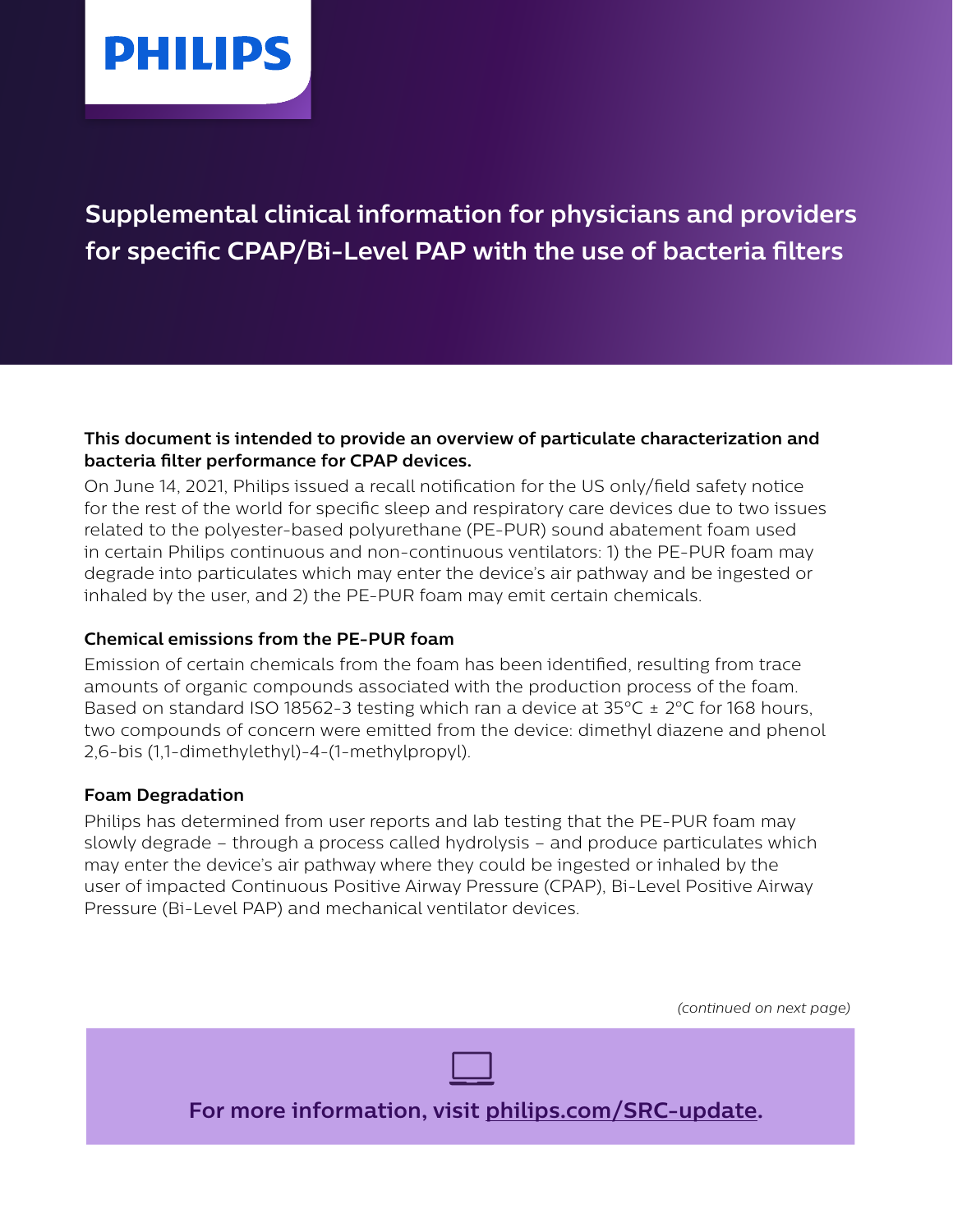The foam degradation may be accelerated by the environmental conditions of high temperatures and humidity. Unauthorized cleaning methods such as ozone cleaning may exacerbate potential degradation.

According to an analysis performed by Philips, particles are of various sizes, however, the majority of particulates are of a size  $(>8 \mu m)$  that are unlikely to penetrate the deep lung tissue. However, there is a risk these particulates may be ingested. During testing performed by an outside laboratory on lab degraded foam, the smallest particulate size captured by the bacteria filter was 2.69 µm. Additional testing is ongoing.

# **Bacteria Filters for CPAP**

Due to an influx of questions, additional information is being provided about the use of bacteria filters with CPAP/BiLevel devices.

Philips cannot recommend using bacteria filters outside of their normal intended use. Filter usage outside of the normal intended use should not be implemented without the consultation of a physician.

The following information must be taken into consideration regarding any proposed use of bacteria filters with CPAP/Bilevel devices:

- Bacteria filters do not provide protection from the chemical emissions resulting from manufacturing or continued foam degradation. Furthermore, possible gas emission of the degraded foam has not been fully characterized yet throughout the life of the CPAP/BiLevel device.
- Philips has no evidence demonstrating that the in-line bacteria filters are effective in filtering VOCs.
- Your local regulations may restrict bacteria filters for sale under the order of a physician.
- In-line bacteria filters are widely used on multi-patient applications where they likely will be monitored by a medical professional.

*(continued on next page)*



**For more information, visit [philips.com/SRC-update.](http://philips.com/SRC-update)**

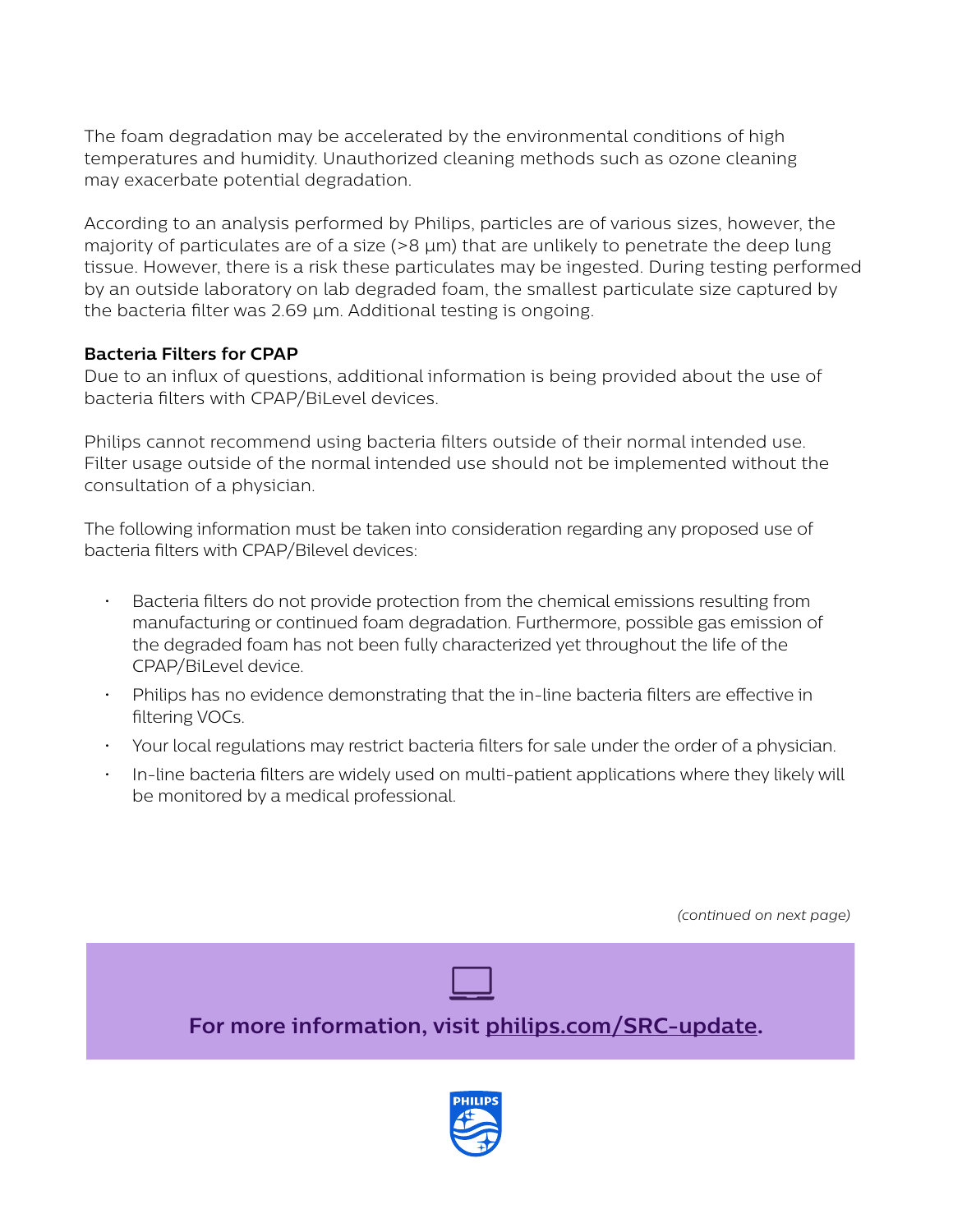- Bacteria filters need to be replaced frequently as referenced in the bacteria filter manufacturer's manuals/instructions for use and as deemed necessary upon inspection by a medical professional.
- Bacteria filters increase the resistance to airflow and will impact device performance of CPAP/BiLevel devices. Bacteria filters alter device performance by negatively impacting the maximum airflow, dynamic pressure and static pressure delivered by the CPAP/BiLevel devices. The extent of performance degradation will vary dependent upon prescribed therapy settings and air leakage which are different for each patient. Because of this, performance of the device may be affected.
- When an inline bacteria filter is used with a CPAP/BiLevel device, the pressure reported by the device may be different than the prescribed pressure and may also be different from the pressure received by the patient.
- Bacteria filters may alter algorithms that govern therapy on many CPAP/BiLevel devices. Different modes (AutoCPAP, ASV, AVAPS, AVAPS-AE, Flex) require airflow sensing and demonstrate varying degrees of performance impact. Individual patients that attempt to use such filters may experience varying degrees of performance impact.
- Therapy device performance reporting in Care Orchestrator may be impacted. There may be an impact on event detection, and the prescribed pressure may not accurately reflect the pressure received by the patient.
- Use of humidification, common to CPAP/BiLevel devices, will negatively impact the bacterial filter performance.
- Fixed mode humidification cannot be used with bacteria filters as the humidification may increase condensation within the filter.
- In-line bacteria filters specifications vary by manufacturer and the filters should be with accordance with the manufacturer's labeling and instructions for use.

*(continued on next page)*



**For more information, visit [philips.com/SRC-update.](http://philips.com/SRC-update)**